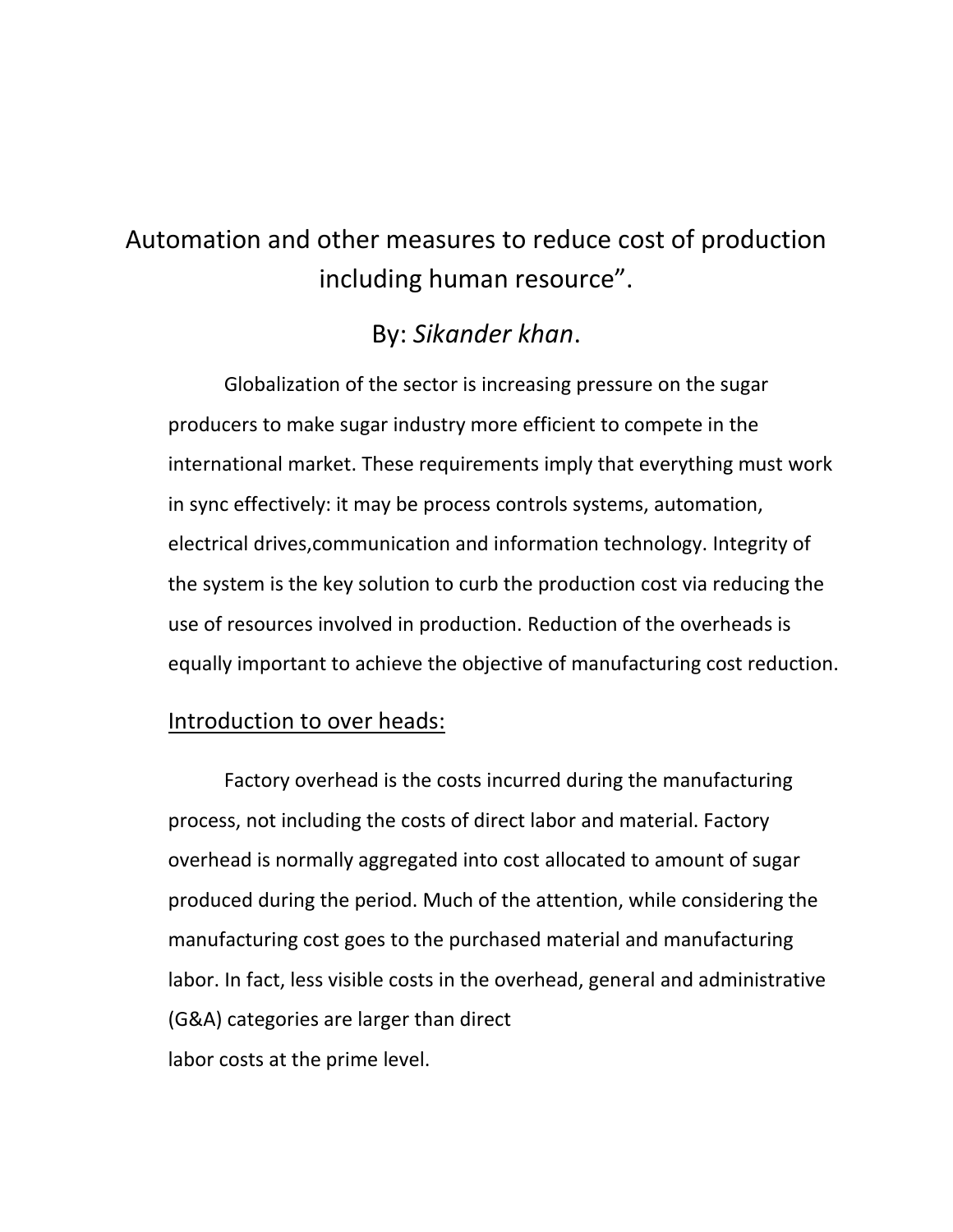

## Overhead cost reduction methodology:

Followings should bear in mind to shrink overheads leading to reduced production cost.

#### 1. Manpower Planning:

Manpower Planning is a two-phased process:

- $\triangleright$  Analyzing the current human resources.
- $\triangleright$  Forecasts of employment programmes.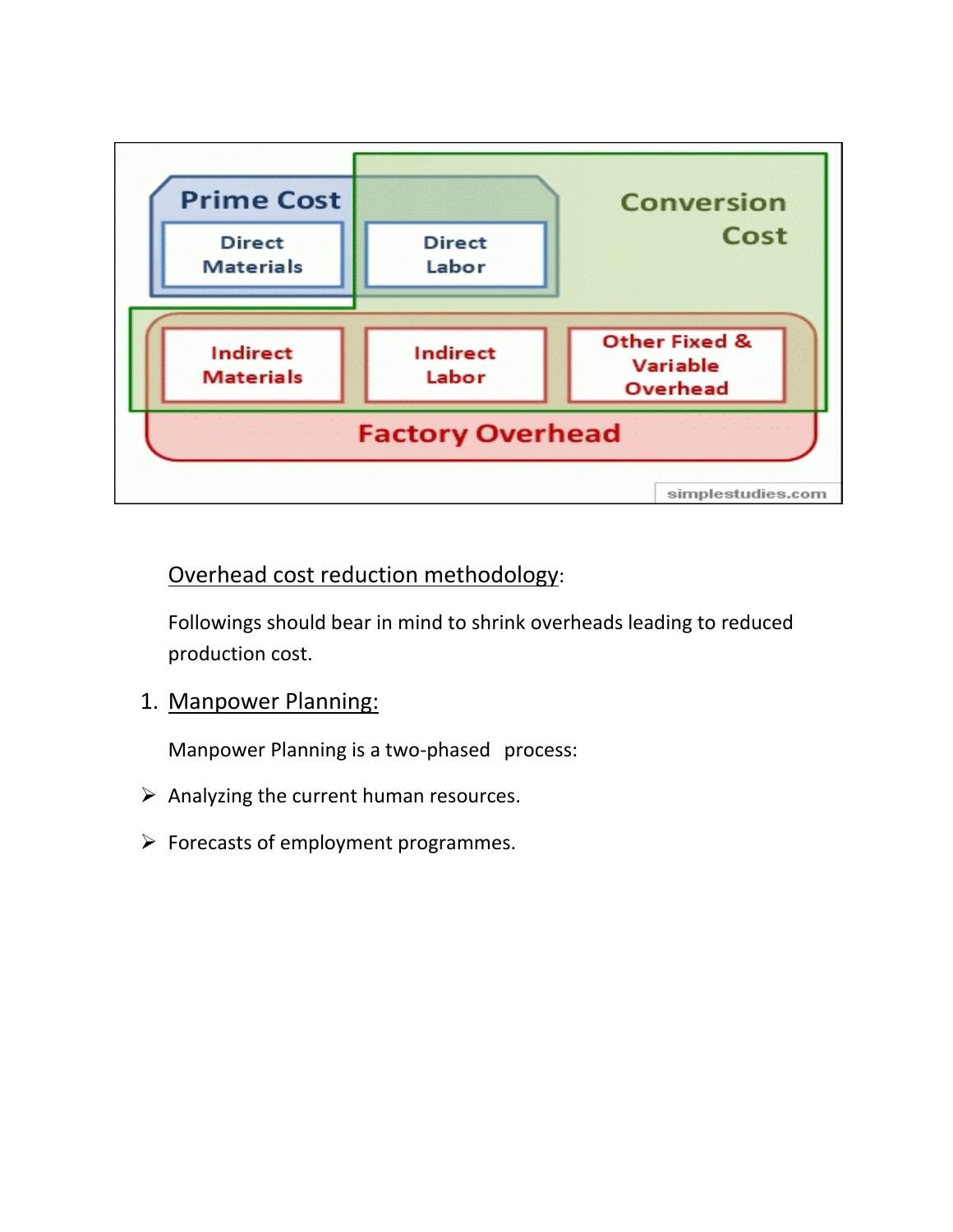Importance of man power planning:

- $\triangleright$  All the recruitment and selection programmes are based on manpower planning.
- $\triangleright$  Shortages and surpluses can be identified to keep staff as per requirements.
- $\triangleright$  It also helps to identify the available talents in a concern and accordingly training programs can be chalked out to develop those talents.
- $\triangleright$  The four managerial functions, i.e. planning, organizing, directing and controlling are based upon manpower. Human resource management helps in the implementation of all these managerial activities.
- $\triangleright$  Staffing function under the HRM not only includes putting right men on right job, but also comprises to assure higher productivity against minimum wastage of time, money, efforts and energies.
- $\triangleright$  Strength of human relations is managed for the success of a concern and the human relations are fastened through effective control, supervision, clear communication and leadership.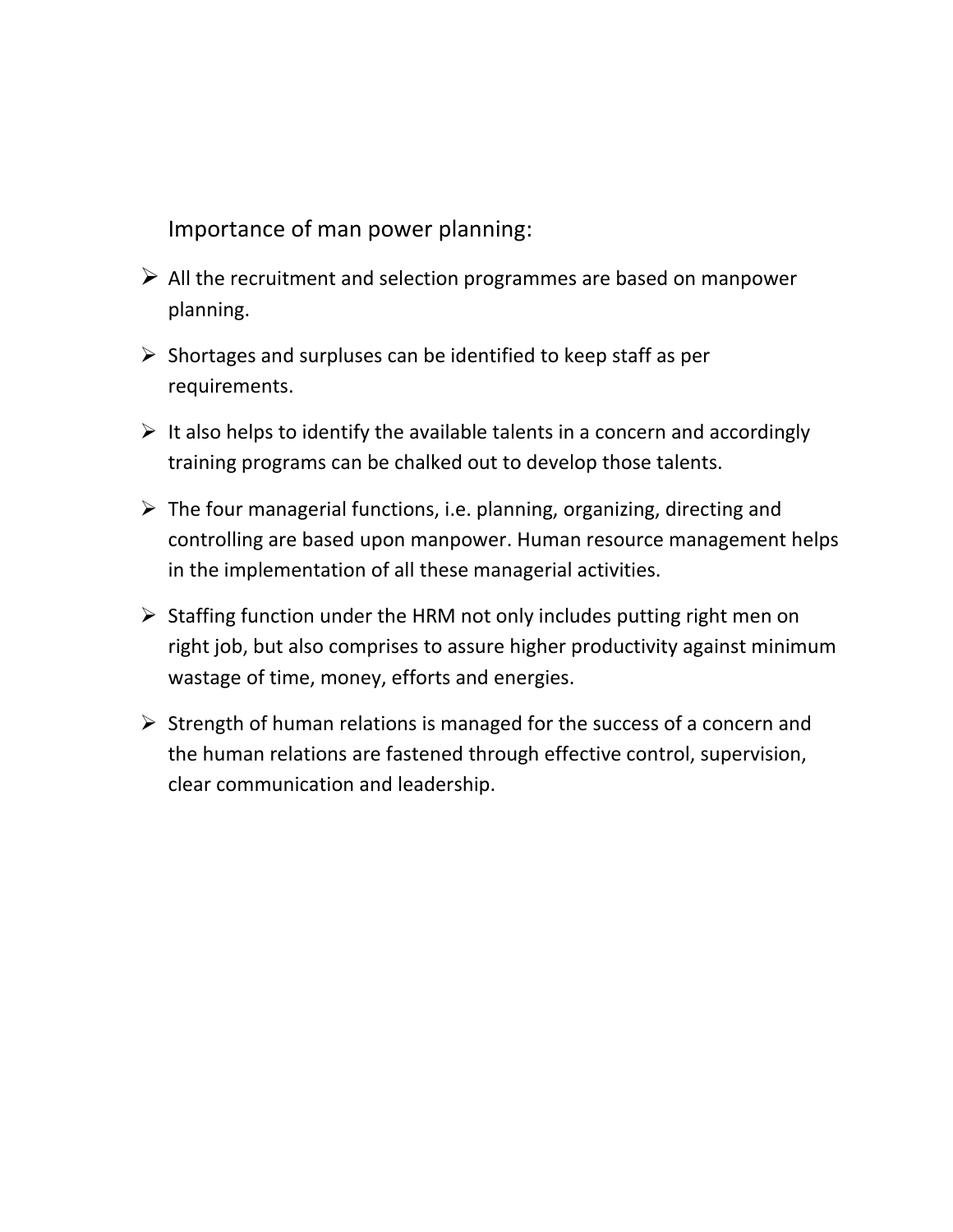## 2. Automation:

Automation federation defines automation, as **"**The creation and application of technology to monitor and control the production and delivery of products and services.*"* Automation can serve as the catalyst for improvement in the economy of sugar industry.

Automation mainly covers:

Decreased Overhead Costs:

By addition of automation competitive advantages can be obtain in operation and production through low staff strength and increase productivity.

 $\triangleright$  Consistency, Reliability and accuracy:

Manufacturing processes can be adequatelyregulated and manipulated in order to maintain overall quality as the human error element is greatly reduced.

- $\triangleright$  The use of automated equipment is an effective way to prevent worker's injuries. Through automated production, devices keep workers at a safe distance from the more hazardous areas of work. Instrumentation is able to work in extreme environments such as very hot or cold areas of the plant.
- $\triangleright$  Making tasks easier that are beyond human capabilities, handling of heavy or large loads, manipulating tiny objects or the requirement to make products very quickly or slowly, are performed conveniently.
- $\triangleright$  Automatic startup and shut down procedures are also more efficient.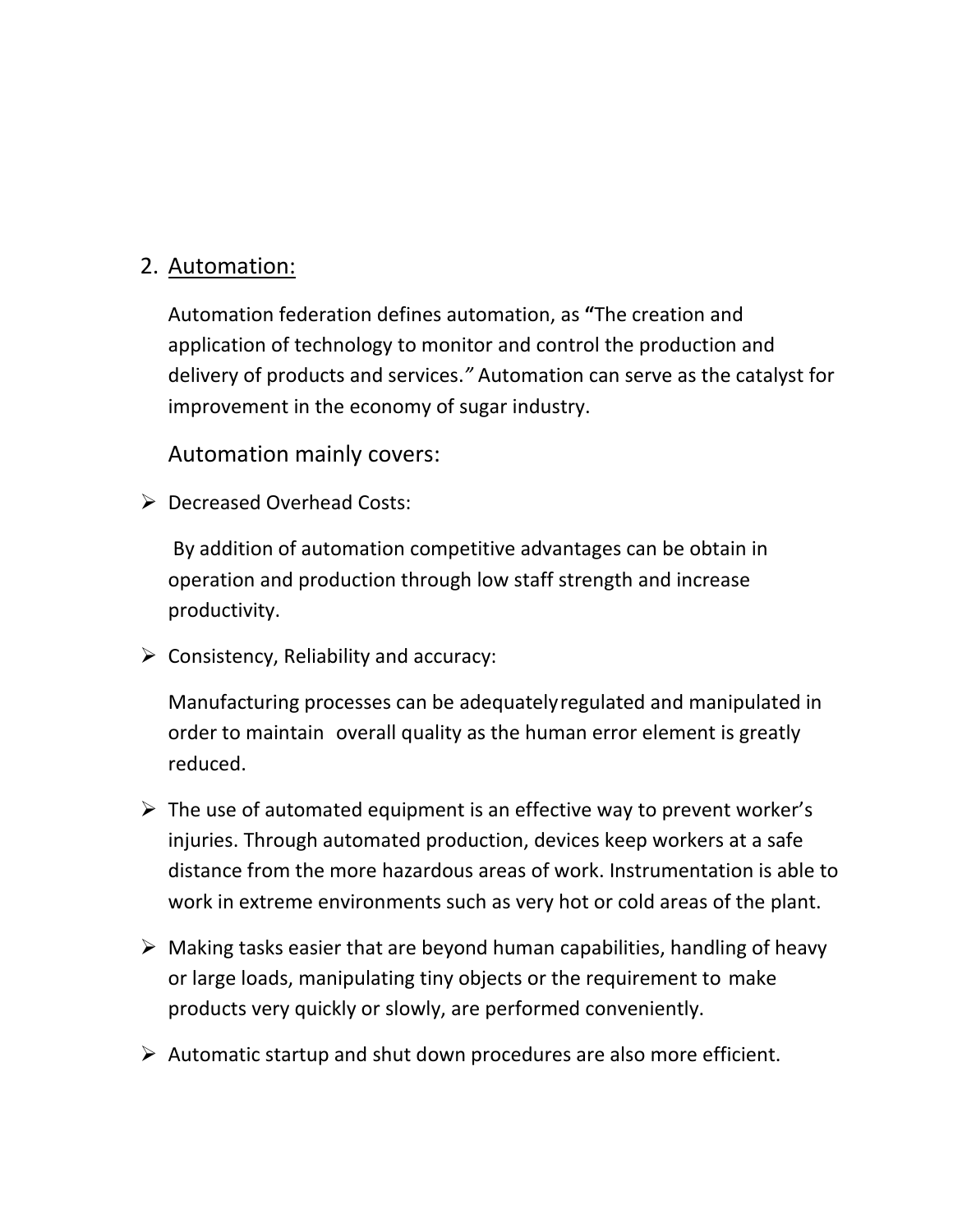$\triangleright$  Early warning systems can forewarn of disorder in the process or operation. Accurate monitoring of process and machine operating parameters allows safety of machines and losses of process.

Experience at AWSM:

- $\triangleright$  Hot water temperature supplied for massecuite reheating in vertical crystallizer is controlled through simple automation and the desired Cmassecuite temperature is gained for controlling losses in final molasses purity.
- $\triangleright$  Furthermore automation of secondary heater keeps the juice temperature constant, advantageous in clarification process.

For better planning, the following drawbacks should also be kept in mind.

 $\triangleright$  Expensive equipments:

Automated systems and equipment are expensive, so these additional costs will have to be compared to the overall reduction of cost in the long run.

 $\triangleright$  Require regularity:

Automation is useful for regular and periodic operations and processes.

 $\triangleright$  High quality maintenance:

Specialized and skilled staff is required for safe operation and zero defect maintenance of the equipments to ensure the reliability of the system.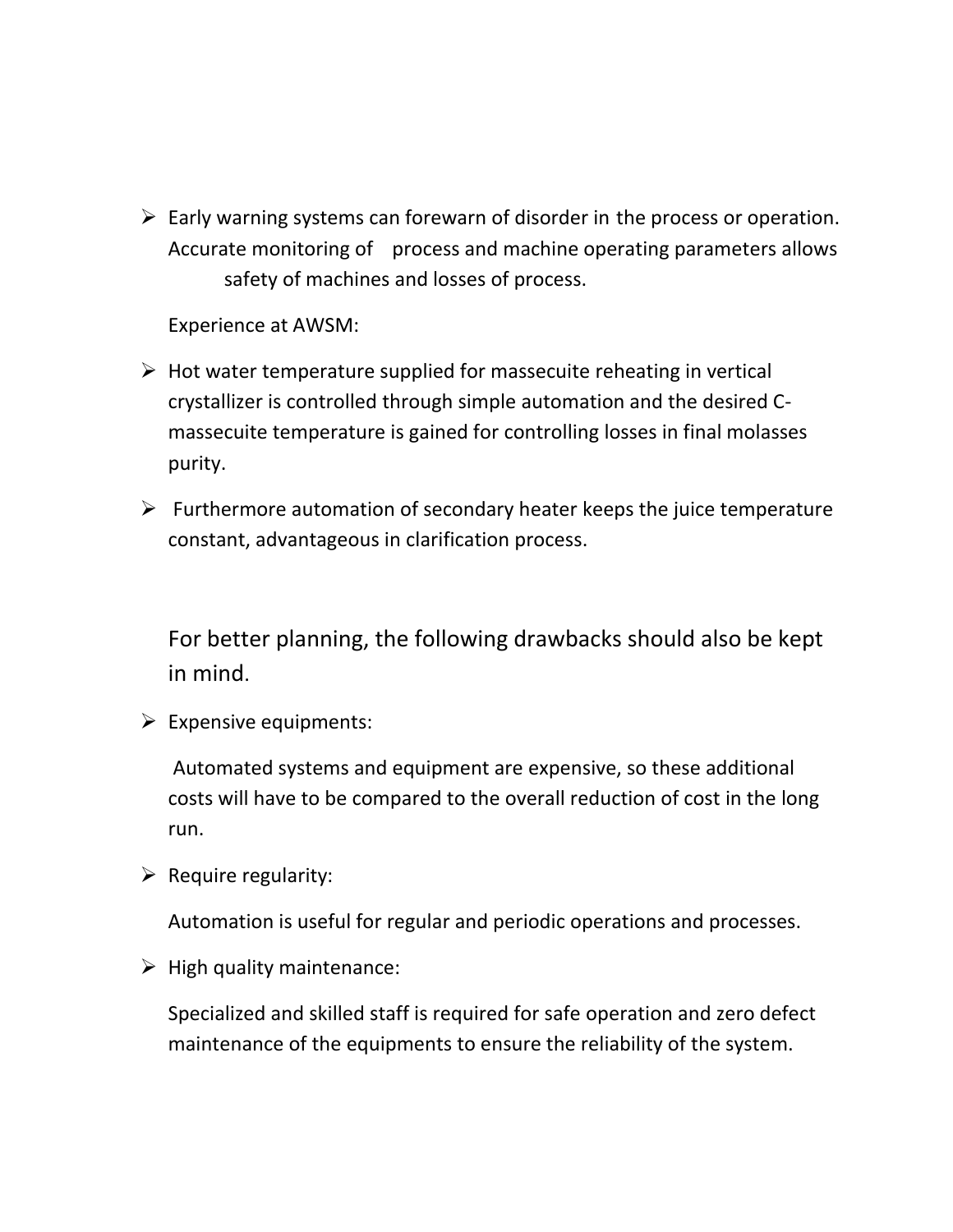$\triangleright$  Chain automation:

The increase in productivity through automation, although beneficial, may be slowed by other non-automated process so; automation areas should be intelligently selected.

Overall, the advantages would seem to outweigh the disadvantages regardless of the social implications, there is no doubt that productivity increases with the proper application of automation techniques.

3. Exploration of energy resources:

Diversification of the energy sources is undebatable, generally in slack season sugar mills are dependent on WAPDA supply, supported by 500KVA gensets with the average fuel consumption of app: 40 ltrs/h; at peak load. Fortunately, maintenance time is the peak Sun hours. Addition of "on grid solar panels", to compensate costly diesel power generation and WAPDA supply in maintenance time, will road to energy conservation. "Off grid solar panels are economic for the residential area.

| <b>Energy Source</b> | Inst: | Opr/Kw | Maint:/y | <b>Remarks</b>     |
|----------------------|-------|--------|----------|--------------------|
| Genset               | 50000 | 15     | 5000     | Life time 10 years |

#### Comparison of 3 Kw power unit for residential area is as under: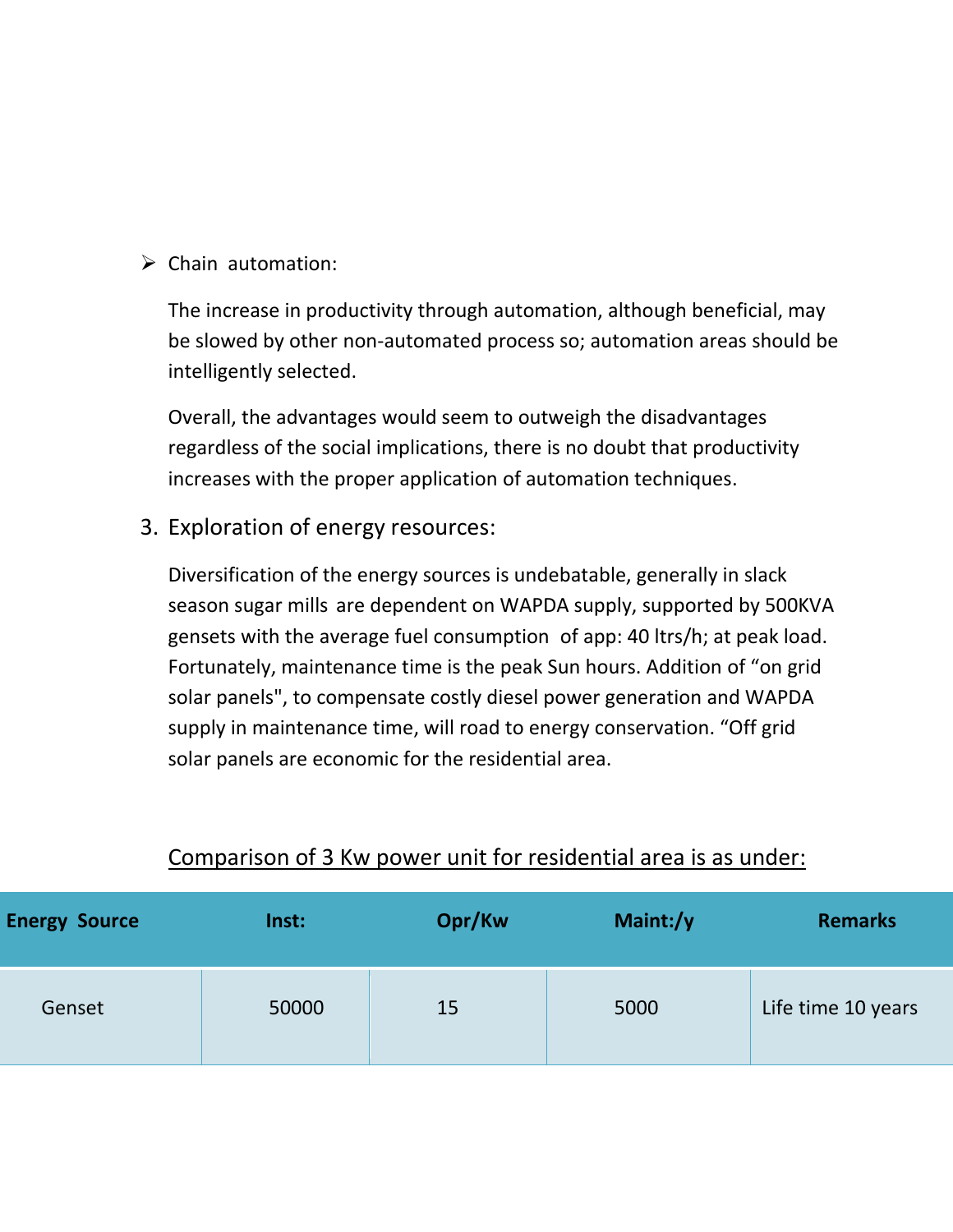| Solar Pannel | 75000 | 05 | 00 | life time 20 years |
|--------------|-------|----|----|--------------------|
| <b>WAPDA</b> | 30000 | 17 | 00 | ----               |

# 4. Conservation of Mill oil

Recommended Oil consumption at mills per bearing is 0.07ltrs/h, fear of bearing loss lean on the surplus oil consumption and the careless bearing sealing boosts it up.

## Oil control at AWSM:

At AWSM during crushing season 2014-15 only 13 drums (205 liters/drum) of sugar mill compound were used with the consumption rate of 0.042 liters/h/bearing on a tandem of 4000 TCD. Oil consumption is controlled through proper bedding, bearing sealing and quality maintenance of the lubrication system.

## 5. Proper tools and tackles:

Selection and availability of proper tools is always ignored in sugar industry, leading towards the wastage of time, poor maintenance, damaging of machines and workers injuries. Unwise use of hammer, adjustable screw wrench and pipe wrench instead of fix and box spanners is a common practice. Instead of proper puller and electric heater for pulling out and mounting the bearings, the use of hammer mostly breaks the bearings or the bearings clearance is knocked over.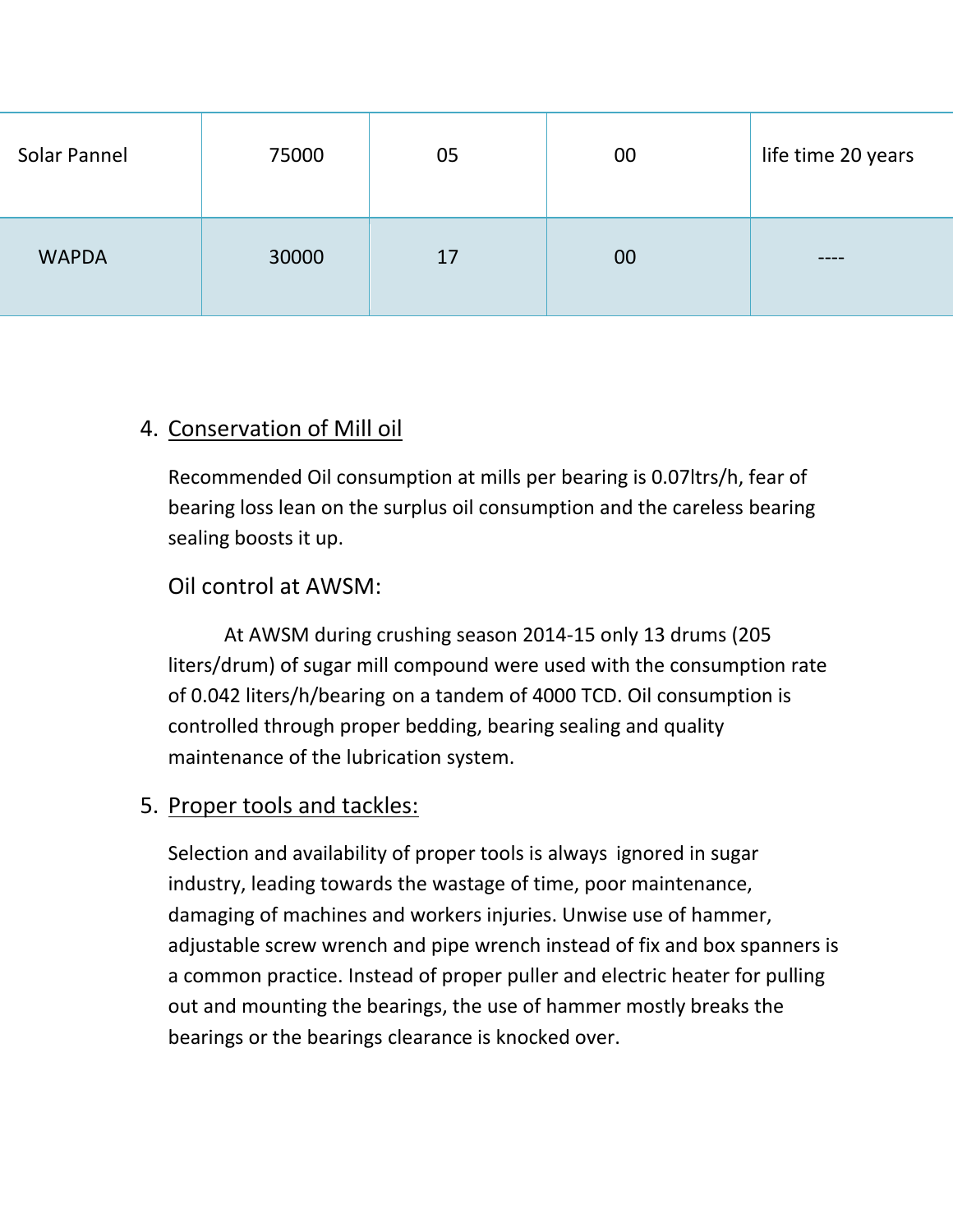# 6. Out sourcing of jobs:

Very fair economic analysis of material, labor, time and power saving is essential before out sourcing the job to specialized vendors without compromising on quality of work. In this regards, use of factory resources like over head crane, fork lifter, vehicle for scrape disposal should be documented and charged from the contractor as per agreement.

# 7. Procurement of material:

Discrepancy in the system starts from inaccurate and unrealistic material demands; demands should be carefully examined and monitored by specially detailed team for accurate specification and reasonable quantity. Duplication in demands should also be monitored. Data inventory system is a useful tool in this regards. Healthy competition among trustworthy suppliers and careful monitoring of the material purchase activities can produce positive cost oriented effect. Proper vendors should be registered with company by paying a nominal registration fee against business assurance, company should collect price lists of general and consumable items on monthly basis, and watching whether which item is economical to purchase on yearly consumption basis. But an eye should also be kept on store inventory. Following steps leads towards the future-oriented energy management.

# 8. Power/Energy conservation:

- $\triangleright$  The electrically driven sugar cane mills equipped with VFDs, attaining significantly higher level of efficiency.
- $\triangleright$  Installations of sub stations at different sections facilitates in reducing line losses, heavy cabling net work, accidents, maintenance cost and improving power factor.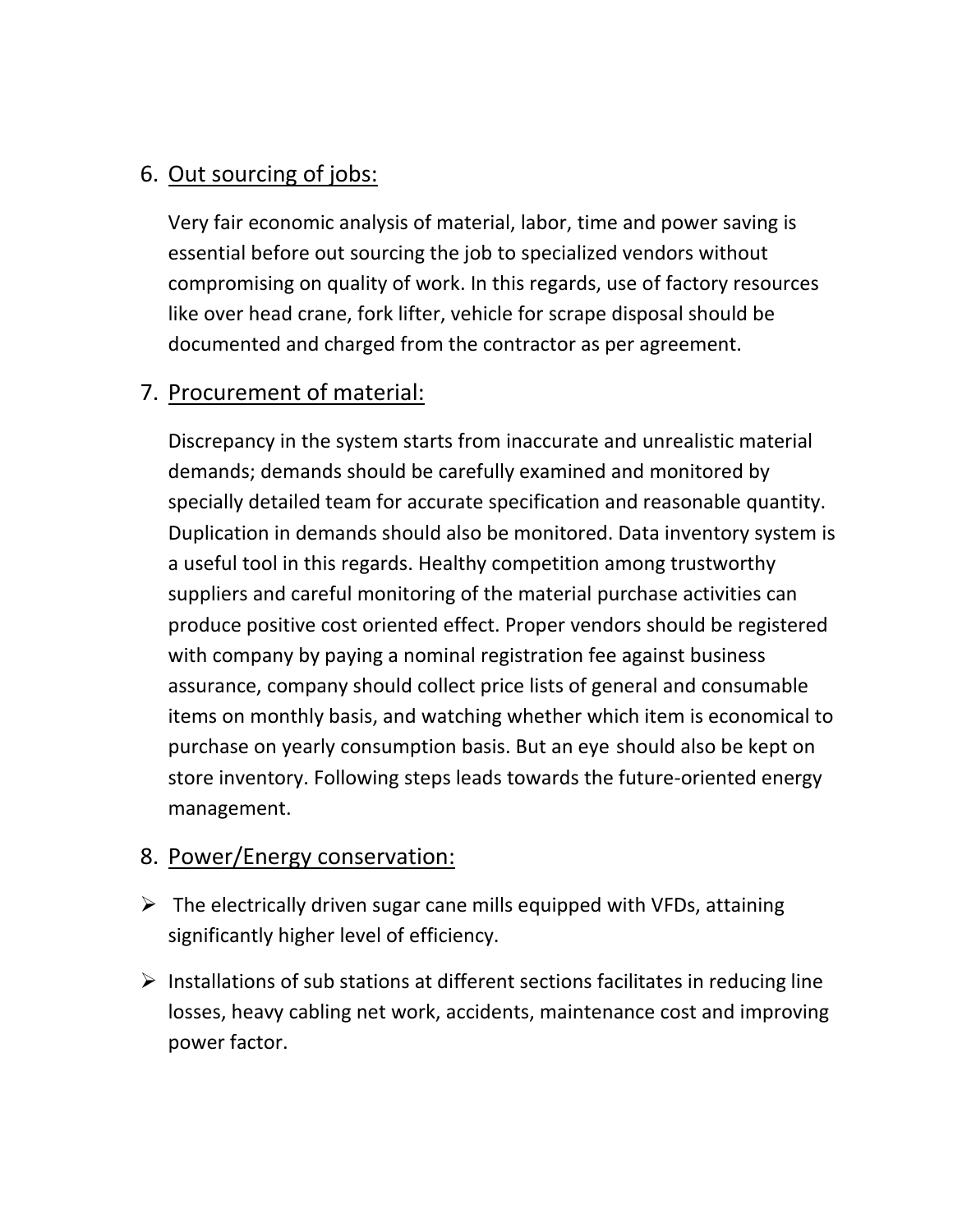- $\triangleright$  Processing with minimum required machines in operation.
- $\triangleright$  High capacity centrifuges will reduce no of machines in operation, saving power and maintenance cost as well.

#### 9. Attaining low steam % cane:

- $\triangleright$  Milling results with low imbibitions % cane,
- $\triangleright$  Improving bleeding system to generate and use vapors instead of exhaust and live steam as make-up.
- $\triangleright$  Avoiding unnecessary addition of water to the process, especially in pans.
- $\triangleright$  Replacing canal water by 70 % water present in the cane juice.

#### 10. Merging process house staff:

Different hands for maintenance and operation in process house creates controversy. A twofold benefit of improving performance and reduction in staff can be achieved by deputing same staff for maintenance and operation in process house, initially supported by especial allowances.

#### 11. Controlling the use of consumables:

Most common consumable misuses are:

- $\triangleright$  Use of damaged electric and gas welding leads and leaky gas regulators.
- $\triangleright$  Unchecked gas cylinders receiving and returning to the main store.
- $\triangleright$  Not consuming the electrode stick completely.
- $\triangleright$  Use of gas cutter for lightening instead of hand lamp.